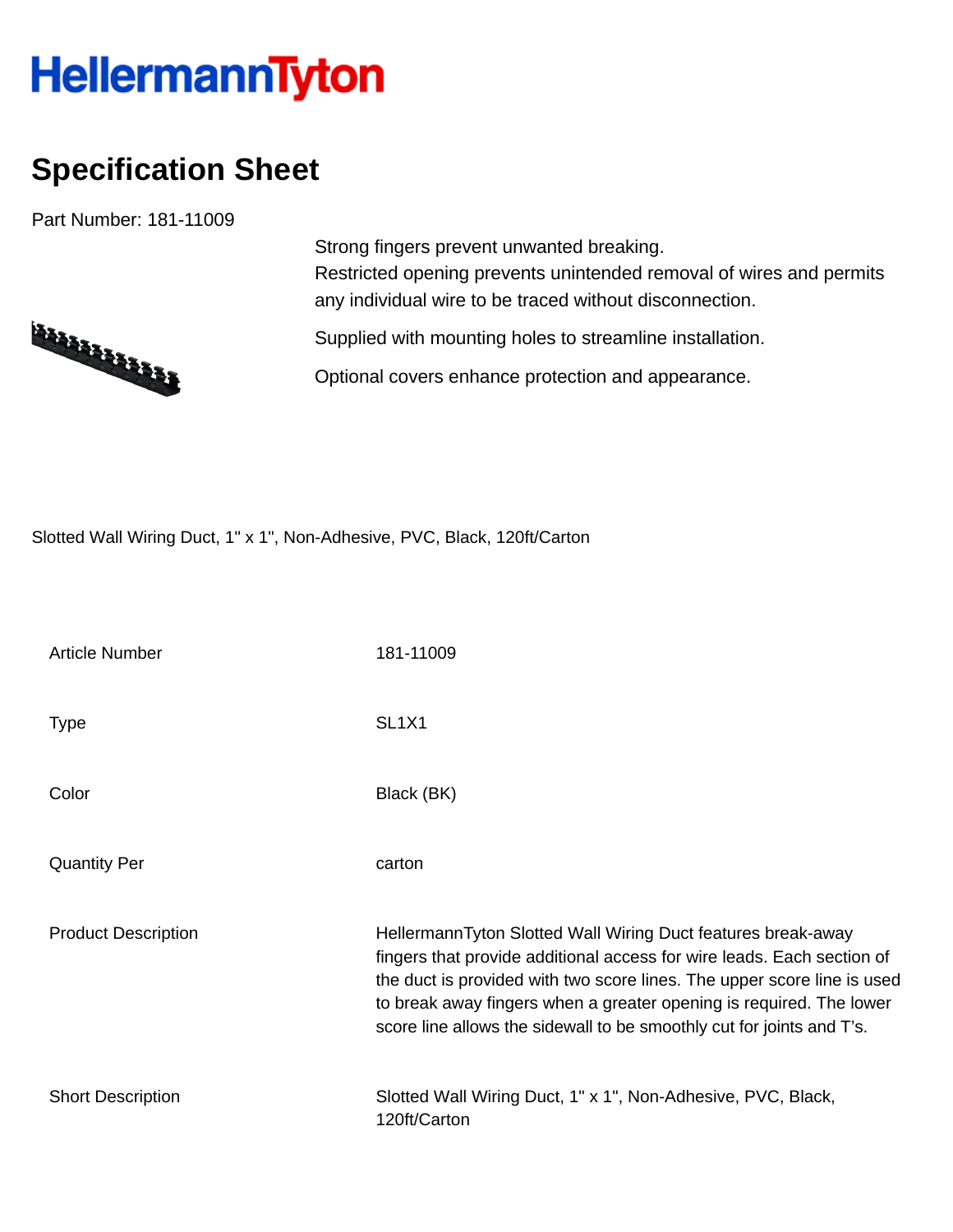Global Part Name SL1X1-PVC-BK

| Length L (Imperial)                     | 6.0          |  |
|-----------------------------------------|--------------|--|
| Length L (Metric)                       | 1.83         |  |
| <b>Fixation Method</b>                  | Non-Adhesive |  |
| Width W (Imperial)                      | 1.0          |  |
| Width W (Metric)                        | 25.4         |  |
| Height H (Imperial)                     | 1.06         |  |
| Height H (Metric)                       | 26.9         |  |
| <b>Mounting Hole Centers (Imperial)</b> | 4.0          |  |
|                                         |              |  |
|                                         |              |  |

| Material                     | Polyvinylchloride (PVC) |  |  |
|------------------------------|-------------------------|--|--|
| <b>Material Shortcut</b>     | <b>PVC</b>              |  |  |
| Flammability                 | Self-extinguishing      |  |  |
| Halogen Free                 | <b>No</b>               |  |  |
| <b>Operating Temperature</b> | +122°F (+50°C)          |  |  |